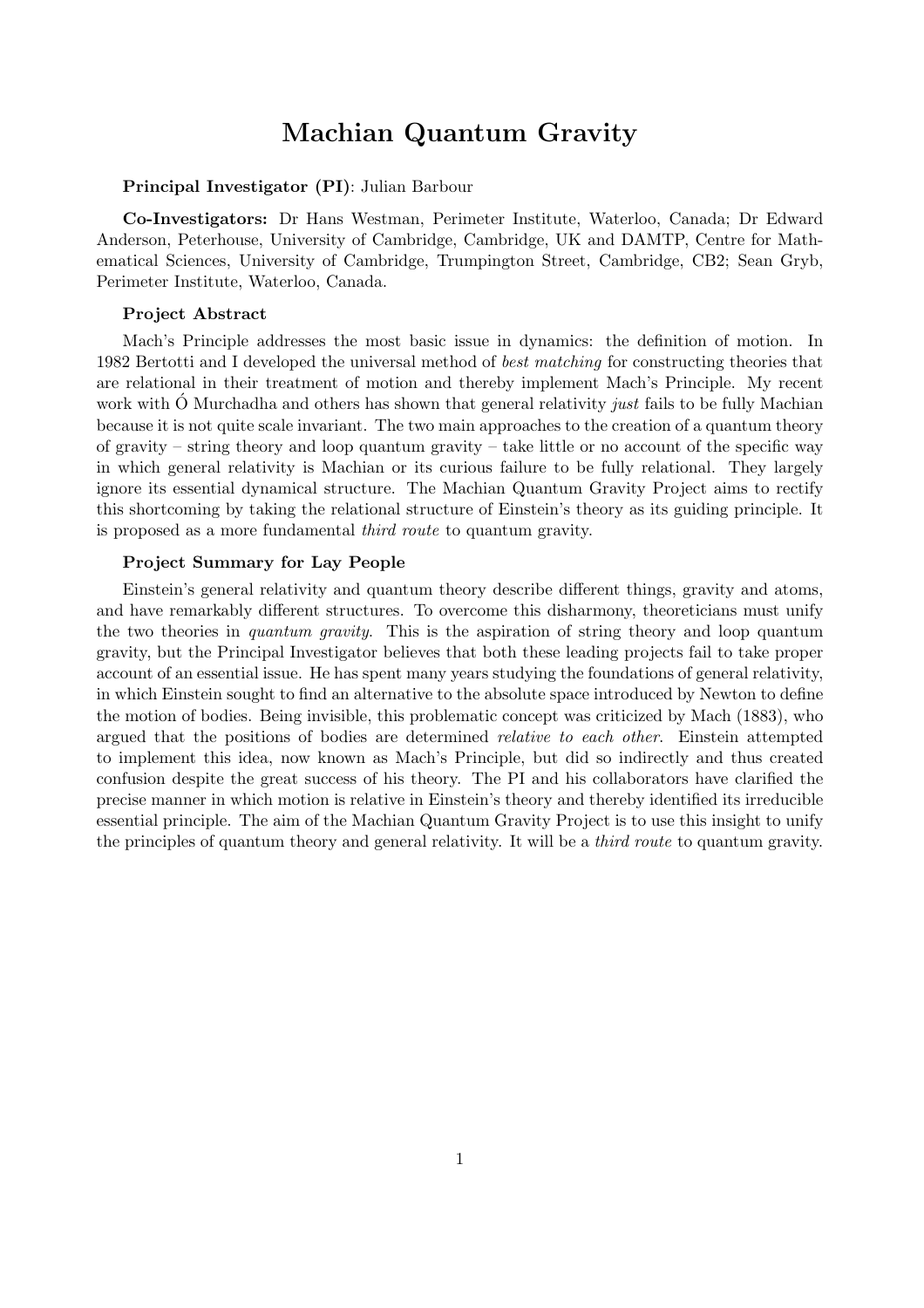# Machian Quantum Gravity: Project Narrative

# Contents

| $\mathbf{1}$ |                                   | Overview                                                                                                     | $\overline{2}$ |
|--------------|-----------------------------------|--------------------------------------------------------------------------------------------------------------|----------------|
| $\mathbf{2}$ | Definition of a Machian Theory    |                                                                                                              | 3              |
|              | 2.1                               |                                                                                                              |                |
|              | 2.2                               | The Definition of Mach's Principle $\dots \dots \dots \dots \dots \dots \dots \dots \dots \dots \dots \dots$ |                |
| 3            |                                   | <b>Best-Matched Machian Theories</b>                                                                         | 5              |
|              | 3.1                               |                                                                                                              | $\overline{5}$ |
|              | 3.2                               |                                                                                                              |                |
|              |                                   | The Machian Constraints                                                                                      | 8              |
| 5            |                                   | The Machian Constraints in Geometrodynamics                                                                  | 9              |
|              | 5.1                               | Best Matching on Superspace and Machian Geometrodynamics 9                                                   |                |
|              | 5.2                               |                                                                                                              |                |
| 6            | Proposed Research and Methodology |                                                                                                              | 12             |
|              | 6.1                               | Jacobi Dynamics as Guide to Solution of the Problem of Time 12                                               |                |
|              | 6.2                               |                                                                                                              |                |
|              | 6.3                               |                                                                                                              |                |
|              | 6.4                               | The Cosmological Interpretation of Quantum Mechanics 14                                                      |                |
|              | 6.5                               |                                                                                                              |                |
|              | 6.6                               |                                                                                                              |                |

# 1 Overview

My project scope and funding requirement are now greater than in my initial application. My collaborator Edward Anderson has already largely solved the problem on which I had intended to work, and the number of researchers seriously interested in my approach has grown significantly. Hans Westman (Perimeter) and I now collaborate; he is short listed for a distinct project, but his investigations are likely to shed light on my project. With him and others, I foresee progress on a broad front. My modified proposal addresses some of the most fundamental issues in classical and quantum dynamics from the hitherto largely ignored Machian perspective and is unlikely to obtain funding from traditional sources.

I assume the FQXi referees will be familiar with canonical quantum gravity. To keep the narrative as short as possible, I avoid too many technical details and give only application-specific references, mostly available online. However I think it is necessary to give enough detail to show that Machian Quantum Gravity (MQG) is a new and viable project and could be a better route to quantum gravity than either string theory or LQG. I argue that a major reason for the slow progress in quantum gravity has been the failure to recognize properly the manner in which general relativity is Machian, or background independent. Proponents of LQG rightly highlight the background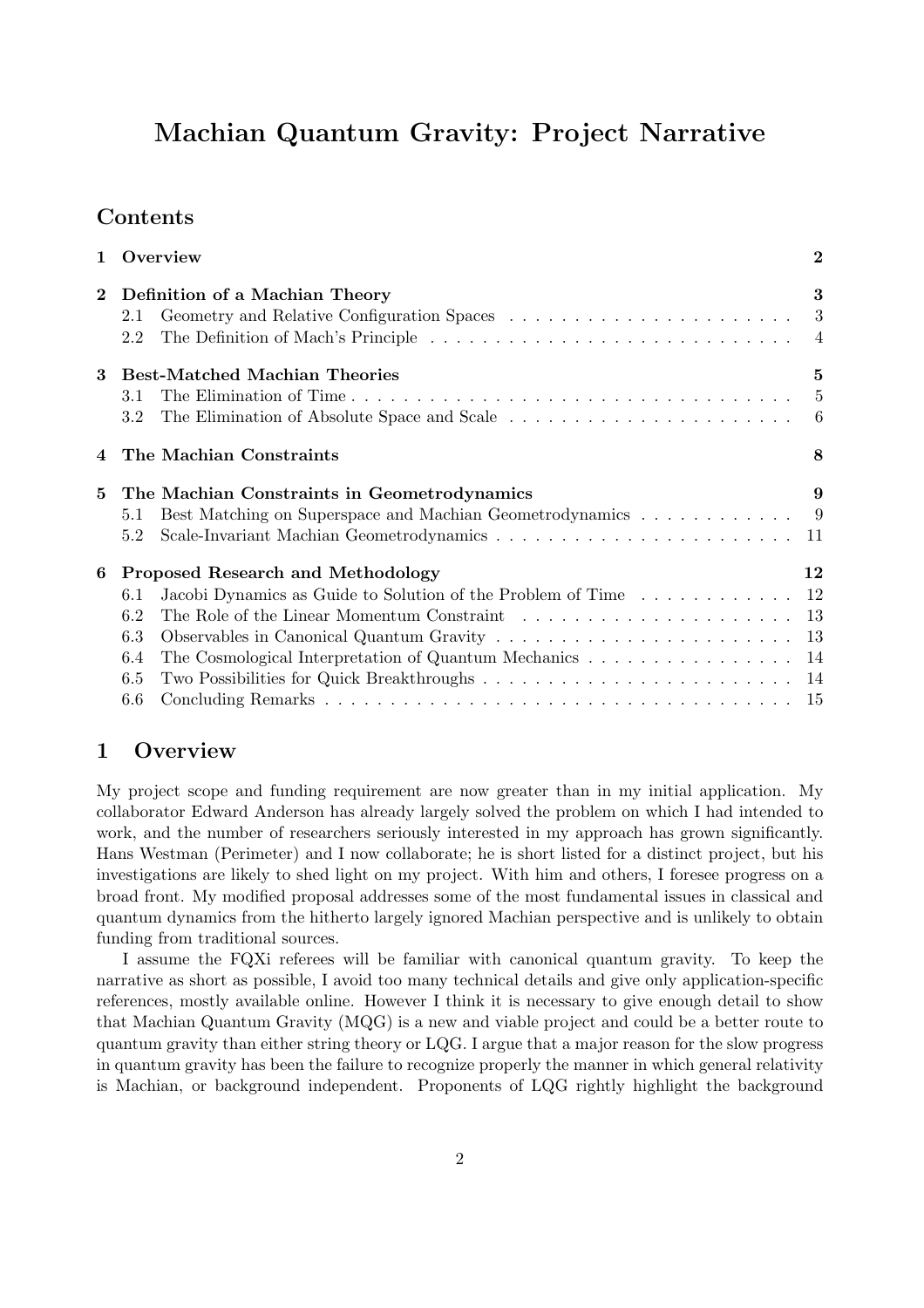independence but in my view fail to characterize it accurately. We are dealing with the foundations of dynamics, so this is important.

Mach's Principle has been the source of much confusion; Mach [1] was not precise. I give and argue for a unique definition and present *best matching* [2, 3] as the universal method to implement it. Best matching eliminates both absolute space and time cleanly if the universe is a closed dynamical system and, being universal, creates many Machian models, all useful in closed-universe quantum studies. Examples will be given. If the universe is not closed, the Machian perspective is still illuminating.

By my definition general relativity is Machian to a remarkable degree but just falls short of being perfectly so. I draw two conclusions: 1) the Machian approach can be usefully applied to general relativity; 2) one has a useful hint of how it could be modified to make it perfectly Machian and thereby eliminate its residual absolute structure.

In my narrative I shall indicate how the Machian perspective opens up new research projects and eliminates long-standing confusions. I shall conclude by listing the topics that I wish to address with my collaborators and the research methodology to be adopted.

## 2 Definition of a Machian Theory

In order to formulate the law of inertia, the ultimate basis of all science, Newton introduced absolute space and time, but, being invisible, they were problematic. Mach [1] argued that motion defined relative to all bodies in the universe could appear to be governed locally by Newton's framework. This qualitative idea inspired Einstein to create general relativity, but he did not develop an explicit construction that could not fail to implement it. For accidental historical reasons, he proceeded indirectly without first defining Mach's Principle, which created confusion. We need a precise definition; it requires motion, more generally change, to be defined relative to observable entities. This will be done first for particles in Euclidean space, the framework in which Mach formulated his idea, and then for the variation of fields and geometry.

### 2.1 Geometry and Relative Configuration Spaces

The first notion is a possible configuration of a universe, illustrated for point particles as follows. Suppose  $N(N-1)/2, N \geq 5$ , positive numbers satisfy the equations connecting the separations  $r_{ij}$ of N points in Euclidean 3-space. A geometrical principle of unity 'binds the numbers together'. Universum means a collection bound in a whole. The binding is vital.

The set  $\{r_{ij}\}$  defines a configuration that can be represented by: 1) the original numbers; 2) 3N Cartesian coordinates, which introduce a six-fold redundancy because the choice of the coordinate origin and orientation can changed without changing the  $r_{ii}$ ; 3) by a minimal set of  $3N - 6$  numbers from which all the  $r_{ij}$  can be constructed. The Cartesian representation is computationally by far the most convenient but comes with the redundancy.

The  $r_{ij}$  correspond to lengths measured by rods and thus to epistemological facts. However, the length ascribed to a rod is arbitrary; the  $r_{ij}$  contain an arbitrary scale. Only length ratios and angles are objectively real; the Cartesian coordinates therefore include a 7-fold degeneracy.

Many different sets  $\{r_{ij}\}$  satisfy the same the principle of unity. There is space of corresponding configurations for each  $N$ . Such a configuration space, which is the basis of my project, is a very general notion; it may be called an epistemological space (since it contains only directly observable quantities). If defined with an absolute scale, I shall call it a *relative configuration space*  $\mathcal{R}$ ; if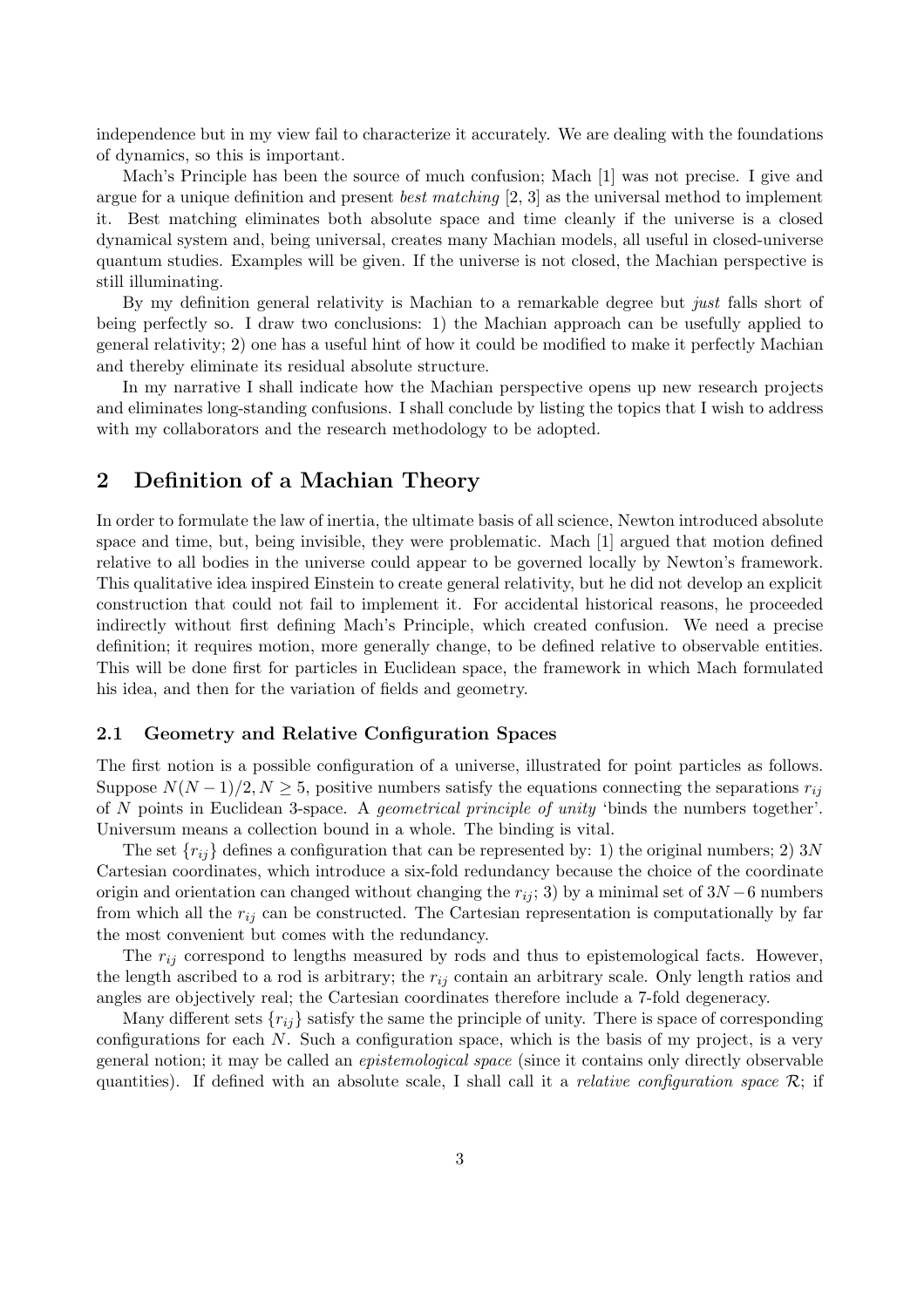without, a *shape space* S; each point  $s \in S$  is a shape of a universe. All shapes are instantiations of the same principle of unity. I identify them with instants of time.

Because the different positive-number sets  $\{r_{ij}\}$  satisfy the same principle of unity but define different shapes, we may call them variables. They are more fundamental than the Cartesian coordinates or some minimal set of variables because they are observational facts and express their principle of unity intrinsically. Mathematicians given Cartesian coordinates or a minimal set of variables could not interpret them without additional information, but the original numbers 'carry their own semantics'. They are true variables. They cannot all be independent; if they were, nothing would bind them together. That is why I call them variables and not degrees of freedom.

In this approach space is not a background in which particles reside; it is a mode of expression made possible by the unity of the true variables. It will be the basis of everything. It is in this respect that my approach differs most strongly from loop quantum gravity (LQG), in which the fundamental entities are spin networks embedded in a bare manifold. The aim in LQG is to recover the spatial interconnectedness that I presuppose from a quantum theory of gravity. I am not sure that can be done, and one of my research projects is to see how far one can get with a conservative attitude to geometry.

There is a universal formal definition of shape spaces. For N particles in Euclidean space, one first quotients the 3N-dimensional Newtonian configuration space by the Euclidean translations and rotations, obtaining the  $3N - 6$ -dimensional *relative configuration space* R (RCS) [2]. Its quotient by Euclidean dilatations is the  $3N - 7$ -dimensional *shape space* S [3]. There are two reasons to stop quotienting here: 1) no dimensional quantities dependent on human conventions can appear in any  $S$ , so that dynamics in it will employ only objective quantities – there will be no gap between epistemology and formalism; 2) fermions described by finite-component spinors occur in nature, and the minimal structure needed to represent them is an orthogonal triad (one needs orthogonality but not orthonormality). This suggests that angles belong to the bedrock of the universe.

To obtain the configuration spaces needed to study dynamical geometry, we start with Riem, the space of all suitably continuous Riemannian 3-metrics  $g_{ij}$  on a closed manifold without boundary, say  $S^3$ . Riem has six degrees of freedom per space point; its quotient with respect to the 3diffeomorphisms of  $S^3$ , is *superspace*, the space of all possible Riemannian 3-geometries. It has three degrees of freedom per space point. To eliminate the scale in superspace, it is natural to quotient as well by general conformal transformations, which leave angles at any space point fixed but change the local volume element. This leads to conformal superspace (CS) [4, 5], which has two degrees of freedom per space point; they describe the 'local shape of space'. CS is obviously analogous to  $\mathcal{S}$ . Finally, there is a hybrid space obtained by quotienting by *volume-preserving* conformal transformations. This may be called *conformal superspace with a total volume*  $(CS+V)$ [6] and has just one single extra global degree of freedom compared with CS. Remarkably, it appears to be the space best suited to describe the dynamics of general relativity, as will be explained below.

It is also possible to define matter fields on  $S<sup>3</sup>$  and obtain spaces in which the geometrical configuration spaces are extended by the matter degrees of freedom.

## 2.2 The Definition of Mach's Principle

After this preparation, I can define Mach's Principle, or rather a classical Machian theory:

In a *classical Machian theory* [2] specification of a direction at a point  $s$  in some shape space S uniquely determines a curve in  $S<sup>1</sup>$ . No speed is associated with evolution along

<sup>&</sup>lt;sup>1</sup>In the case of point particles, the mass ratios of the particles are assumed known.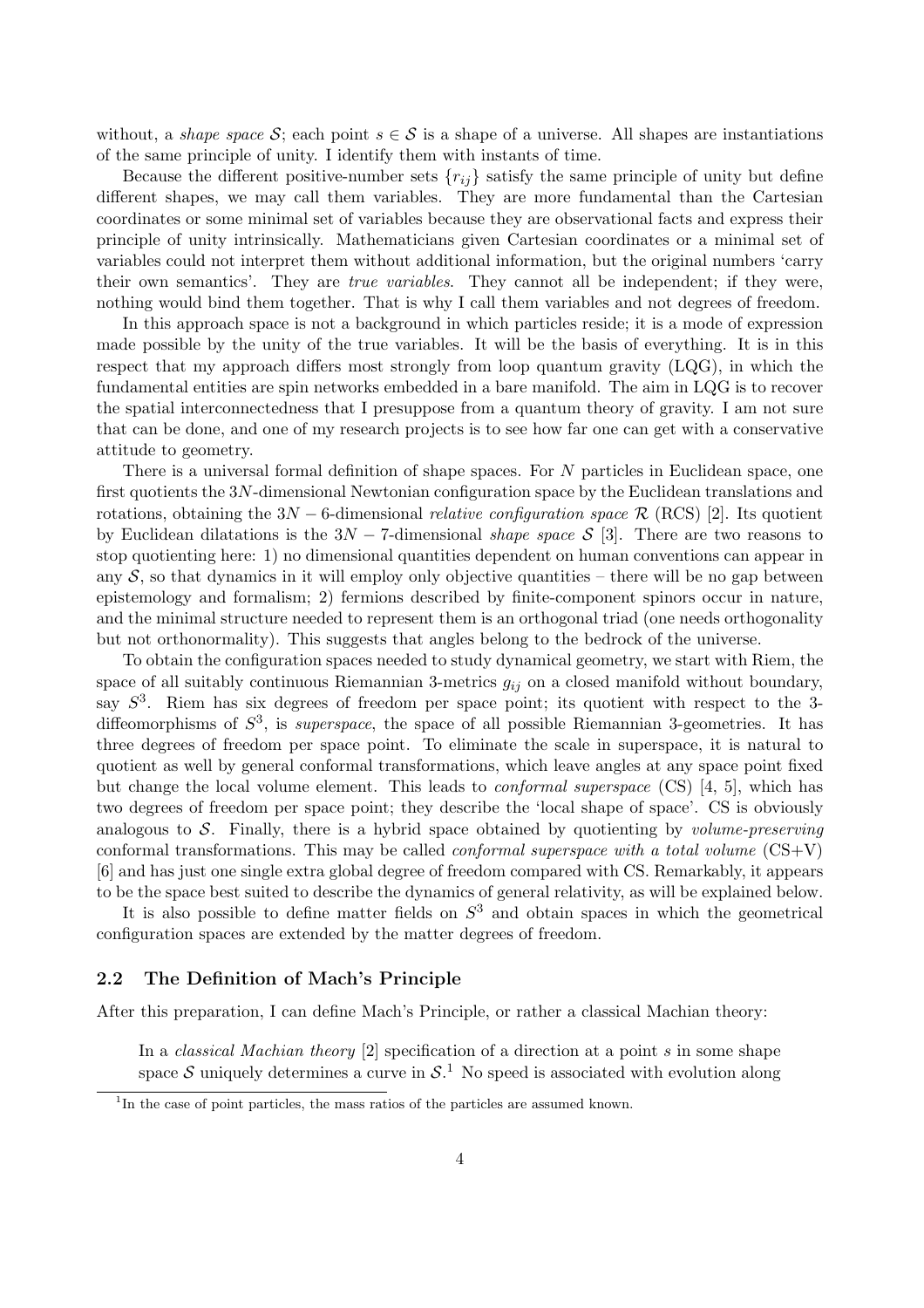the curve; that would require an absolute time, which Leibniz and Mach both denied. Data in the form of a direction at a point in some  $S$  will be called *Machian initial data*.

Being expressed exclusively in relational terms, theories of this kind are manifestly Machian. They exist and are superior to Newtonian theories, first in lacking the disturbing gap between epistemology and ontology and second in having greater predictive power.

This second superiority illustrates clearly the difference between Newtonian and Machian theories and is worth spelling out. Poincar´e [7] anticipated it in an analysis of the consequences of Newton's absolute framework. Consider a generic solution of the Newtonian N-body problem from Newtonian initial data in absolute space and time and project it down to  $S$  [3]. The projected curve will begin with some direction at some point in  $S$ , i.e., with certain Machian initial data, and can be compared with the Machian evolution from the same data. There is a five-parameter family of Newtonian solutions in  $S$  that all emanate from the same data.

The five parameters correspond to information that is defined in absolute space and time but not in S. Consider first motion in absolute space at right angles to the line joining two particles; it does not change their instantaneous separation  $r_{ij}$ ,  $dr_{ij}/dt = 0$ , but gives them a centre-of-mass angular momentum J. This J, determined by two angles and one magnitude, is 'invisible' in the Machian initial data but has a strong effect on the subsequent evolution. A fourth datum is the system's total centre-of-mass energy  $E_{\text{cm}}$ . The fifth is the amount of kinetic energy associated with change of size of the system, measured by  $dI/dt$ , where

$$
I = \sum_{i < j} m_i m_j r_{ij}^2 / M \tag{1}
$$

is the centre-of-mass moment of inertia  $(M \text{ is the total mass})$ . These data too are 'invisible' in Machian initial data but affect the evolution in  $S$ . Having shown that Machian theories will be superior if they exist, I must now present the universal method for constructing them.

## 3 Best-Matched Machian Theories

## 3.1 The Elimination of Time

Jacobi [8] gave the first mathematically correct formulation of the principle of least action as a geodesic principle on the Newtonian configuration space Q:

$$
\delta A_{\mathbf{J}} = 0, \ A_{\mathbf{J}} = 2 \int \sqrt{(E - V) \sum_{i} \frac{m_i}{2} \delta \mathbf{x}_i \cdot \delta \mathbf{x}_i}.
$$
 (2)

Here E is the total energy of the system, V is its potential energy, and  $\delta \mathbf{x}_i$  is the increment of the Cartesian coordinate of particle  $i$  in absolute space, which Jacobi accepted as given. Time is absent from  $(2)$ , which determines the orbits of the system in Q with energy E. Jacobi used energy conservation to determine the speed in orbit through the relation

$$
T = E - V, \text{ where } T = \frac{1}{2} \sum_{i} m_{i} \frac{\delta \mathbf{x}_{i}}{\delta t} \cdot \frac{\delta \mathbf{x}_{i}}{\delta t}.
$$
 (3)

But for a closed system without an external time, (3) can be inverted to define an emergent time in terms of the  $\delta x_i$ . We rewrite Jacobi's action in the parametrized form

$$
\delta A_J = 0, \ A_J = \int \mathcal{L} \ d\lambda, \ \mathcal{L} = 2\sqrt{(E - V)T_{\lambda}}, \ T_{\lambda} = \sum_i \frac{m_i}{2} \mathbf{x}'_i \cdot \mathbf{x}'_i, \ \mathbf{x}'_i = \frac{d\mathbf{x}_i}{d\lambda}.
$$
 (4)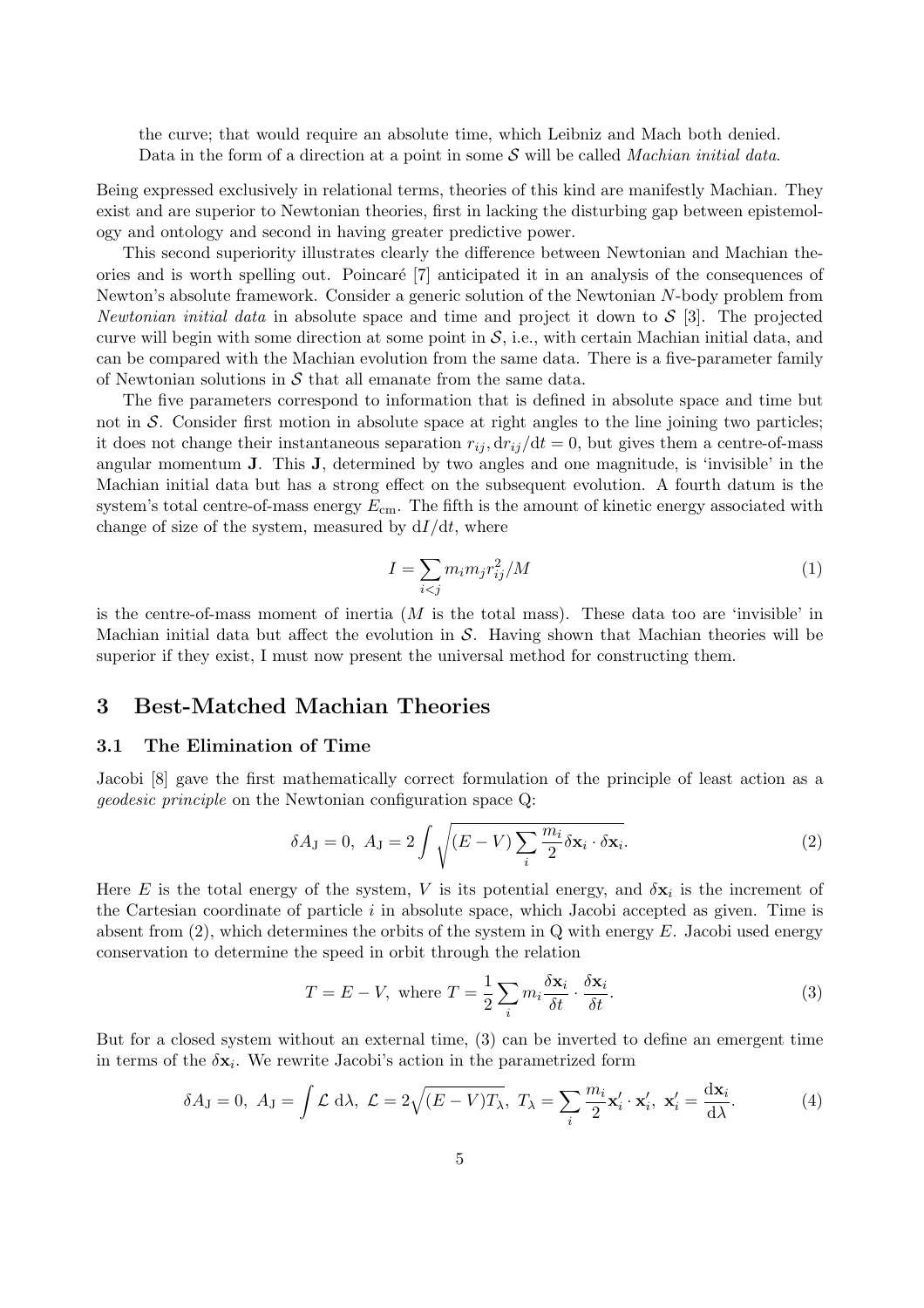Here  $\lambda$  parametrizes the curve in Q; the action in (4) is manifestly reparametrization invariant. Moreover,  $E$  appears simply as a constant part of the potential, much like the cosmological constant in general relativity. The canonical momenta corresponding to (4) are

$$
\frac{\partial \mathcal{L}}{\partial \mathbf{x}'_i} \equiv \mathbf{p}^i = \sqrt{\frac{E - V}{T_{\lambda}}} m_i \frac{\mathrm{d}\mathbf{x}_i}{\mathrm{d}\lambda},\tag{5}
$$

and the equations of motion are

$$
\frac{\mathrm{d}\mathbf{p}^i}{\mathrm{d}\lambda} = -\sqrt{\frac{E - V}{T_{\lambda}}}\frac{\partial V}{\partial \mathbf{x}_i}.\tag{6}
$$

The radical on the right depends on  $\lambda$ , but it is obvious to simplify (6) by choosing  $\lambda$  in such a way that  $(E - V)/T<sub>\lambda</sub>$  is always a constant. Equation (6) then becomes Newton's second law with a distinguished time variable emergent from a geodesic principle. It is the astronomers' operationally defined ephemeris, or Newtonian, time [9, 10, 2]. Its increment  $\delta t$ 

$$
\delta t = \sqrt{\frac{\sum_{i} m_{i} \delta \mathbf{x}_{i} \cdot \delta \mathbf{x}_{i}}{2(E - V)}}
$$
\n(7)

is the mass-weighted hypotenuse of the displacement of the system in Q divided by  $\sqrt{2(E-V)}$ . As Mach insisted, time is derived from change; it is redundant in a closed system. Its absence has consequences; the canonical momenta corresponding to (4) must satisfy the constraint

$$
\sum_{i} \frac{\mathbf{p}^i \cdot \mathbf{p}^i}{2} = E - V. \tag{8}
$$

The standard explanation for this quadratic constraint is the reparametrization invariance of (4). But this mistakes formalism for substance. What counts is the physics, the geodesic nature of the theory, the initial condition for which is an initial direction at a point in Q. The canonical momenta are essentially direction cosines multiplied by  $\sqrt{2(E - V)}$ ; if direction cosines are squared, they sum to unity. The same effect produces the quadratic constraint (8).

We shall see that there is a very similar quadratic constraint in the Hamiltonian representation of general relativity. It leads to the 'problem of time', which people have tried to understand by analogy with parametrized particle dynamics. But that is a far less appropriate model than Jacobitype dynamics, and another of my research projects will be to use Jacobi dynamics to study the problem of time.

## 3.2 The Elimination of Absolute Space and Scale

Jacobi's Principle defines a timeless theory on Q. To obtain a fully Machian theory, on  $S$ , we need to define a 'distance' between any two nearly identical shapes A and B in  $\mathcal{S}$ . There is a universal way to do this [2]. Take for example N particles in Euclidean space  $\mathcal E$  and for the moment allow scale. Represent A and B in Cartesian frames by  $x_i$  and  $\bar{x}_i$ . There are no markers in  $\mathcal E$  to identify its points, so we cannot say that particle i has made the displacement  $\delta x_i = \bar{x}_i - x_i$  as Newton did when he made positions absolute. Denying his fiction, we can act on  $\bar{\mathbf{x}}_i$  with the translation and rotation generators, obtaining different  $\delta \mathbf{x}_i$ . This is the relationist's dilemma.

To attack it, let us seek a quantitative objective difference  $d_{AB}$  of A and B. It can depend only on the separations  $r_{ij}$  and  $\bar{r}_{ij}$ , and we find it as follows. Keep the representation of A by the  $x_i$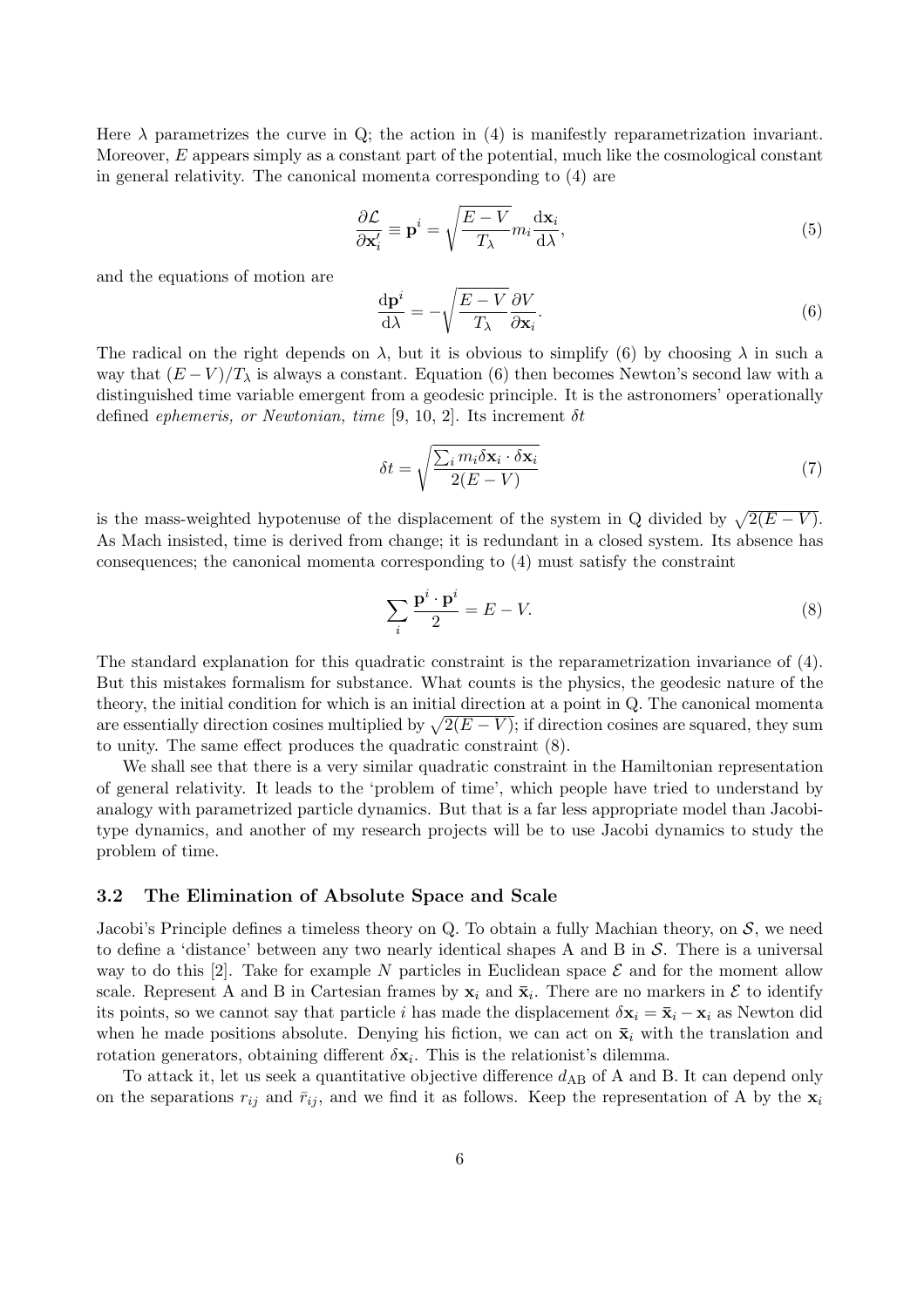fixed; use the Euclidean generators to shift  $\bar{\mathbf{x}}_i$  in all possible ways; for each of them calculate

$$
d_{AB}^{\text{trial}} = \sum_{i} \sqrt{m_i (\bar{\mathbf{x}}_i - \mathbf{x}_i) \cdot (\bar{\mathbf{x}}_i - \mathbf{x}_i)} = \sum_{i} \sqrt{m_i \delta \mathbf{x}_i \cdot \delta \mathbf{x}_i};
$$
\n(9)

and find its unique minimum, which exists because (9) is positive definite.

For obvious reasons the minimum can be called the *best-matched* distance  $ds_{AB}^{\text{bm}}$  in S between A and B. Such a best-matched metric is the minimal background-independent generalization needed to pass from geometry, founded on the congruence of unchanging figures, to dynamics, in which the figures, ultimately shapes of the universe, must change; the minimum  $ds_{\text{bm}}$  of (9) measures the incongruence of the two configurations. I believe that the principle of least action is an unrecognized principle of least incongruence based on best matching shapes of the universe.

Best matching is universal because it can be applied whatever geometrical binding principle holds a shape together and defines the shape space. Such a binding principle always leads to a redundant representation in a manifold on which one and the same shape is represented by points on a group orbit. Just as with particle configurations, there is no canonical connection between the orbits of different shapes. Each orbit is a fibre above a shape in the base space  $S$ , and a priori there is no distinguished section connecting points in different fibres. Best matching acts with the group generators on the fibres to shift one relative to its neighbour into the best-matched position. A background-independent best-matched section is obtained using nothing but the shapes.

The measure of incongruence (9) is not unique. To see this, suppose we attempt to best match configurations when there is no scale; then we have to allow changes of relative scale between A and B. But  $(9)$  has the dimensions [length]<sup>2</sup> and can be made arbitrarily small by scaling. To prevent this, we must minimize a dimensionless expression. One candidate is

$$
\sqrt{\sum_{i} \frac{m_i \delta \mathbf{x}_i \cdot \delta \mathbf{x}_i}{I^{1/2}}},\tag{10}
$$

where I is the moment of inertia  $(1)$ , but other choices could be made. I shall give the name *incon*gruence measure to any definite choice. Before considering possibilities, let us see how Newton's absolute space and time will effectively emerge from best matching.

Let a curve in S begin at shape A represented by initial coordinates  $\mathbf{x}_i^{\text{in}}$ . Choose an incongruence measure and work along along the curve from A, best matching each shape with respect to its predecessor. This 'stacks' each shape in its best-matched position relative to A and establishes a best-matched Machian equilocality relation through the stack; it will say which point in each successive configuration is 'at the same position' as a given point in A.

Newton introduced absolute space to be able to say that force-free particles move rectilinearly. This is the essence of his law of inertia. One needs to say when two points are at the same position in space at different times; one needs an equilocality relation. Newton did not believe that the constantly changing relative positions of the bodies in the universe could provide it. Best matching shows that he was wrong in the case of a finite universe.

To see how a 'separation in time' can arise, we need to define actions. In the case with scale we only need to change the Jacobi action (2) into the Machian action

$$
A_{\rm M} = 2 \int_{\rm A}^{\rm B} \sqrt{(E - V) \sum_{i} \frac{m_i}{2} \delta \mathbf{x}_i^{\rm bm} \cdot \delta \mathbf{x}_i^{\rm bm}} \tag{11}
$$

along trial curves between fixed configurations A and B in  $S$ ;  $\delta \mathbf{x}_i^{\text{bm}}$  are the best-matched displacements. The action (11) is background independent; no absolute equilocality or time is presupposed.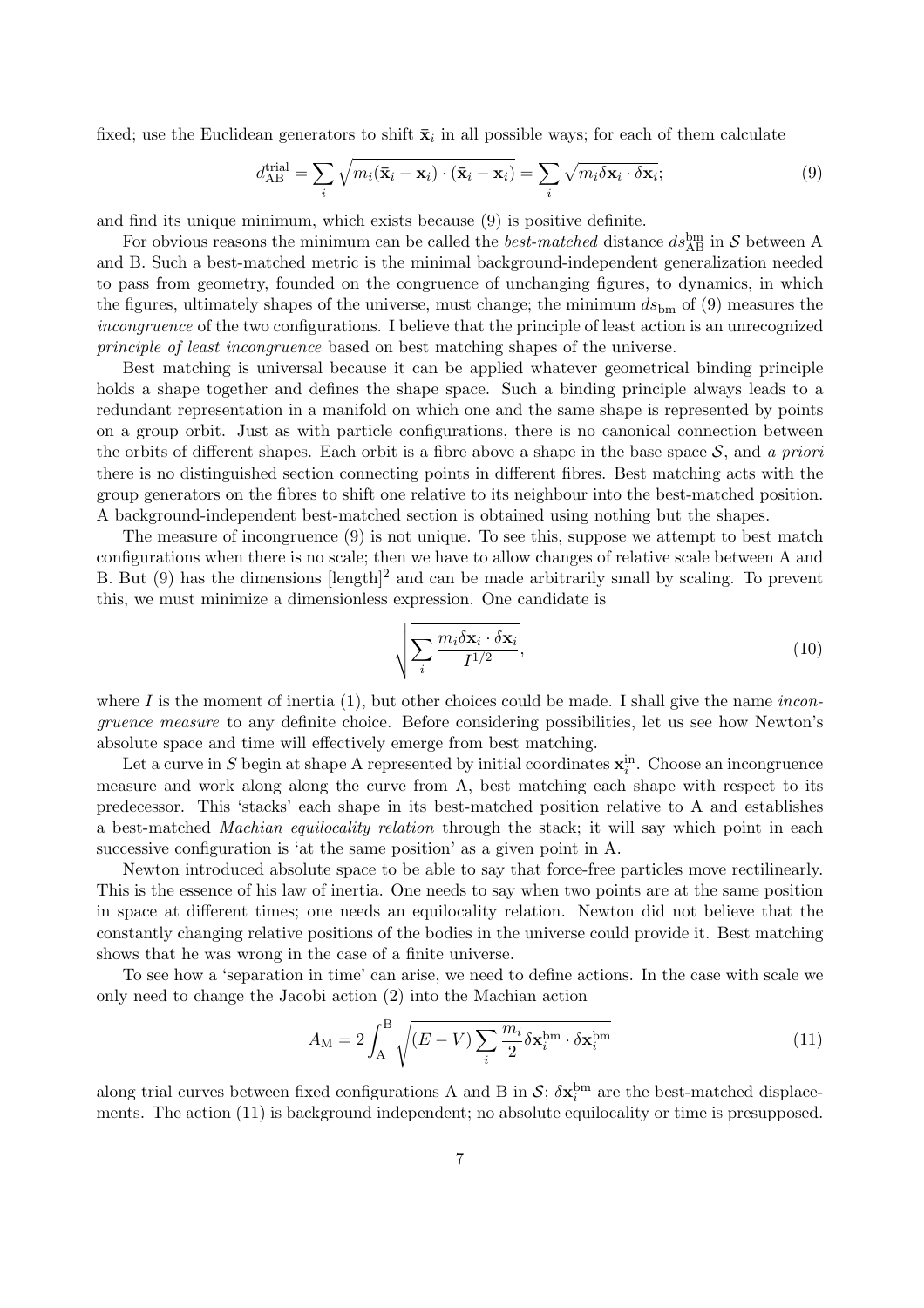The Machian equilocality relation is determined by the configurations alone. The Euclidean representation space is not a background; it expresses the unity of the universe. The potential V must clearly depend only on the instantaneous configuration, i.e., on the  $r_{ij}$ . If we deny scale, the action (11) must be restricted further; it will only be scale invariant if  $E = 0$  and V is homogeneous of degree  $-2$ . The separation in time associated with  $(11)$  is of course its ephemeris time.

Let me end by noting how readily both absolute time and space can be eliminated. We shall see soon that in general relativity they are eliminated in precisely this manner, which is therefore seen to be the irreducible basis of Einstein's theory. I believe it is essential to base any attempt at quantization of general relativity on explicit recognition of this fact. My research proposals are all made with this in mind.

## 4 The Machian Constraints

The best-matched displacements in (11) are obtained by varying with respect to the symmetry group generators [3, 11]; this leads to constraints on the canonical momenta  $\mathbf{p}^i$  of the  $\mathbf{x}_i$ :

$$
\mathbf{P} \equiv \sum_{i} \mathbf{p}^{i} = 0 \text{ (due to translations)},\tag{12}
$$

$$
\mathbf{J} \equiv \sum_{i} \mathbf{x}_{i} \times \mathbf{p}^{i} = 0 \text{ (rotations)},\tag{13}
$$

$$
D \equiv \sum_{i} \mathbf{x}_{i} \cdot \mathbf{p}^{i} = 0 \text{ (dilatations)}.
$$
 (14)

These best-matching constraints are all *linear* in the  $p^i$ . The quadratic constraint (8) has its unrelated geodesic origin. For (12) and (13) to propagate, V can depend only on  $r_{ij}$ ; for (14) to propagate,  $E - V$  must be homogeneous of degree  $-2$ , which enforces  $E = 0$ .

It is natural to represent the Euler–Lagrange equations, derived in an arbitrary  $\lambda$ -dependent Cartesian frame, in the distinguished representation with best-matched stacking of the successive configurations and  $\lambda$  as the ephemeris time. The equations of motion are then Newton's! But they are constrained to be very special: by (13) to have vanishing centre-of-mass angular momentum and by (14) to have vanishing  $D = I/2 \Rightarrow I = \text{constant}$ . A conserved moment of inertia I is virtually never considered in the literature; it requires  $E = 0$  and V to be homogeneous of degree–2.<sup>2</sup>

Thus best-matching implementation of Mach's Principle leaves Newton's laws intact but strongly restricts their allowed solutions through  $(13)$  and  $(14)$  [by Galilean relativity  $(12)$  restricts V but not the solution set]. In the case with scale, the constraint (8) is also restrictive, allowing only Newtonian solutions with the fixed energy E. However, scale invariance already enforces  $E = 0$ , as I noted, and in this case (8) merely eliminates the fiction of absolute time.

The quadratic momentum constraint (8) does however always play one important role: it reflects fully and explicitly the particular incongruence measure that has been used in best matching. This is entirely hidden in the linear momentum constraints  $(12)$ – $(14)$ . But they in their turn reveal the kinds of best matching that led to their appearance; there is a one-to-one correspondence between the group generators used to best match and the form of the constraints. Taken together, the

<sup>&</sup>lt;sup>2</sup>It is shown in [3] that one can recover all the standard Newtonian forces exactly by dividing their respective potentials by appropriate powers of I in order to make them have dimensions  $[\text{length}]^{-2}$ . One recovers Newtonian theory with additional forces that are very weak in realistic models of an island universe and ensure that its moment of inertia remains constant.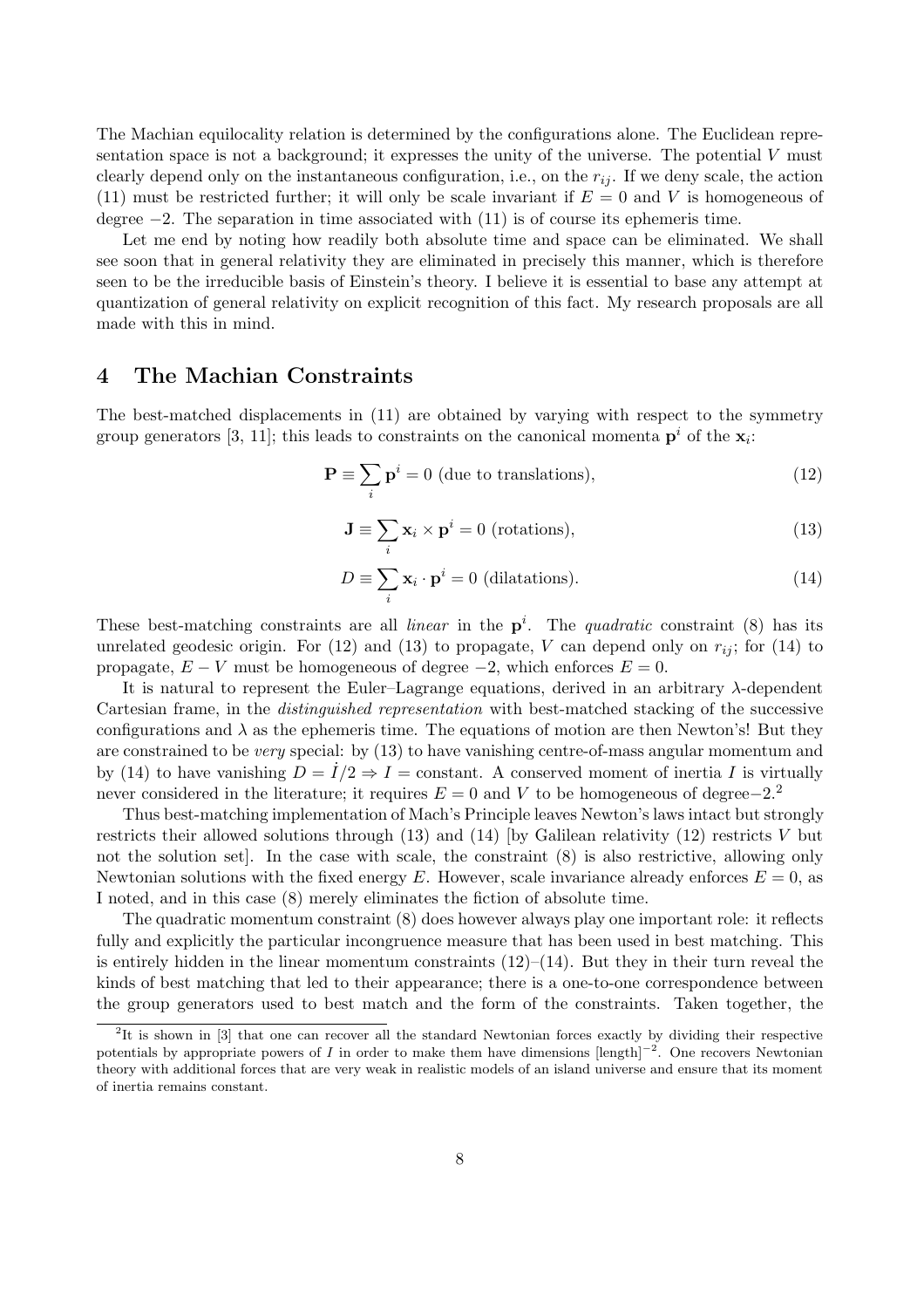constraints say everything about the theory. Let me emphasize once more that the quadratic and linear constraints play different roles and have different origins.

The particle constraints have very close analogues in general relativity; this makes particle models excellent toy models for quantum gravity. They will be an important part of my research project.

## 5 The Machian Constraints in Geometrodynamics

The definition of Mach's Principle is universal and is particularized by the choice of either a relative space R with scale or a scale-free shape space S. The basic structure of best matching is also universal and is particularized by the choice of the incongruence measure. In this section, I shall review very briefly the results obtained for superspace [2, 11], conformal superspace (CS) [12], and CS+V [6]. The extensions to include matter will also be mentioned.

In the particle dynamics, the Euclidean translation, rotation, and dilatation groups, which are finite-dimensional Lie groups, sufficed to implement best matching. But a Riemannian 3-geometry is characterized by infinitely many degrees of freedom – three per space point – and it is therefore necessary to best match with respect to the infinite-dimensional group of 3-diffeomorphisms. The universality of best matching is reflected in the appearance in the best-matched expressions of the Lie derivatives of the 3-metric  $g_{ij}$  and whatever matter fields occur as well. All fields have uniquely defined Lie derivatives; this leads to the power and precision of best matching. I shall again give the best-matched form of the action; the manner in which the group generators appear in it is given in [11, 12, 6]. We shall see that in the more intricate setting of infinite-dimensional Lie groups the choice of the incongruence measure is strongly restricted; consistent best matching becomes a powerful tool for finding theories.

## 5.1 Best Matching on Superspace and Machian Geometrodynamics

Consider two slightly different Riemannian 3-metrics  $g_{ij}(x)$  and  $\bar{g}_{ij}(x) = g_{ij}(x) + \delta g_{ij}(x)$  on  $S^3$ . Newton's introduction of absolute space is like saying that x is the 'same point in space' for the two metrics;  $x$  defines equilocality. To avoid this fiction, we consider all equilocality relations generated by 3-diffeomorphisms of  $\bar{g}_{ij}$ . For each resulting  $\delta g_{ij}$ , we must extremalize an incongruence measure including the square root of a quadratic expression; it could have the form

$$
\sqrt{\int d^3x \sqrt{g} P \int d^3x \sqrt{g} G^{ijkl} \delta g_{ij}^{\rm bm} \delta g_{kl}^{\rm bm}},\tag{15}
$$

with square root taken after integration over space (global square root), or

$$
\int d^3x \sqrt{g} \sqrt{PG^{ijkl}} \delta g_{ij}^{bm} \delta g_{kl}^{bm}, \tag{16}
$$

with square root taken first (local square root). In both, the potential-like term  $P$  is a 3-scalar function of  $g_{ij}$  and its spatial derivatives, and  $G^{ijkl}$  defines a supermetric on Riem. In the simplest case it is ultralocal in  $g^{ij}$  and generates two independent terms:  $g^{ik}g^{jl}\delta g_{kl}^{\text{bm}}\delta g_{kl}^{\text{bm}}$ , the 'trace of the square  $\delta g_{ij}^{\text{bm}}$ , and  $g^{ij}g^{kl}\delta g_{ij}^{\text{bm}}\delta g_{kl}^{\text{bm}}$ , the 'square of the trace'.

Because  $g_{ij}$  has independent degrees of freedom at each x, there will be canonically paired  $g_{ij}$ and  $p^{ij}$  at each x. Moreover, arbitrary 3-vector fields generate the 3-diffeomorphisms. Instead of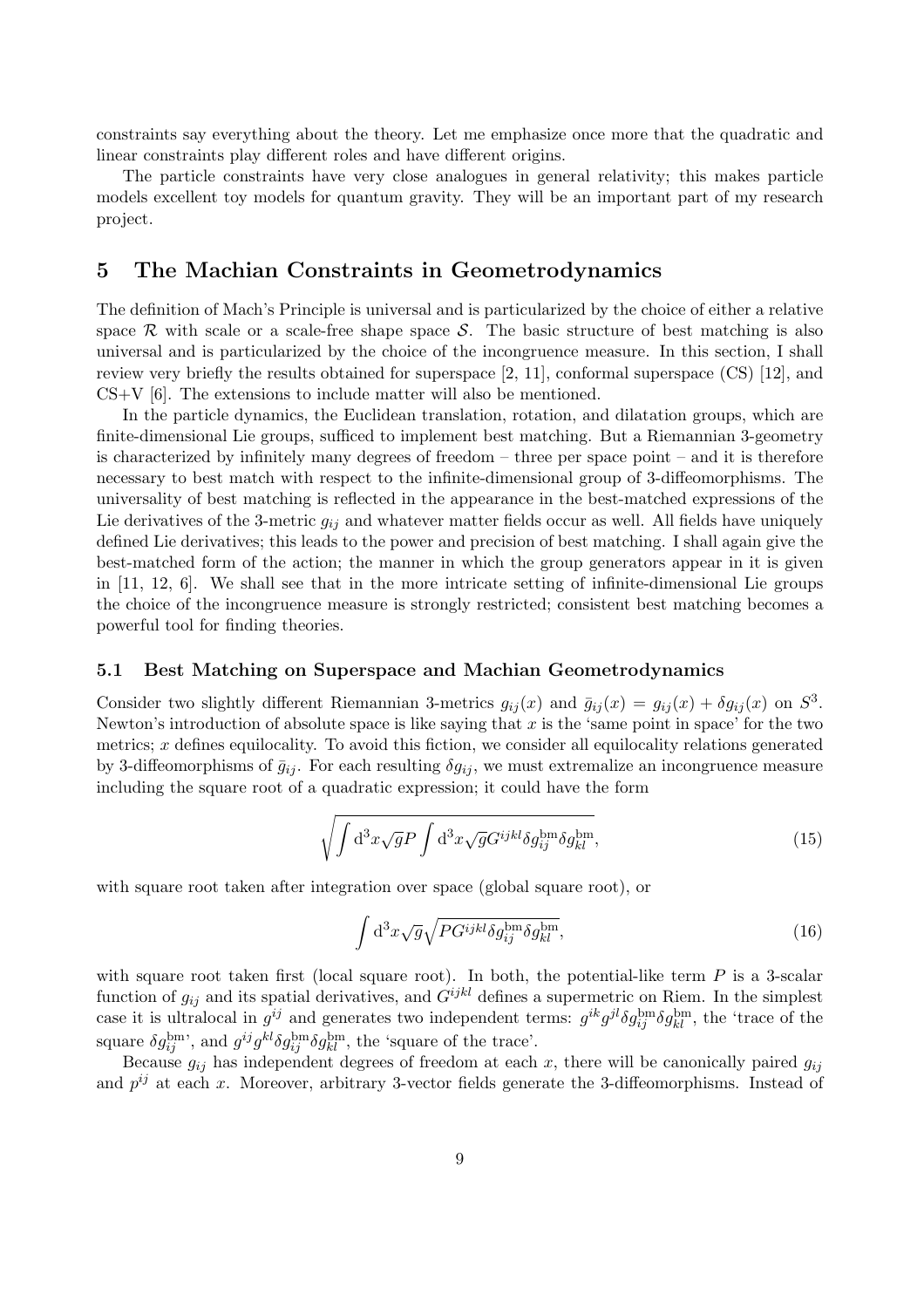global constraints like  $(12)$ – $(14)$ , we shall, whatever incongruence measure is chosen, have bestmatching constraints with the universal form dictated by the diffeomorphism generators:

$$
p^{ij}_{\;\;;j} = 0,\tag{17}
$$

where the semicolon denotes the covariant derivative with respect to  $g_{ij}$ . This infinite set of linear momentum constraints, one at each space point, generalizes the particle constraints (12) and (13) (but not (14) because  $g_{ij}$  has scale). Now we must choose between (15) and (16).

The 'global' choice (15) corresponds straightforwardly to the Jacobi action (11) and leads to a single quadratic 'direction-cosine' constraint; the local (16) is a more sophisticated generalization and leads to a quadratic constraint at each x of the form

$$
p_{ij}p^{ij} + ap^2 = gP, \ p = g_{ij}p^{ij}, \ a = \text{constant},
$$
\n(18)

where the undetermined a reflects the presence of the two independent terms in  $G^{ijkl}$ .

Two related arguments can be given for (16): it eliminates action at a distance, and the linear  $(17)$  is then matched by the quadratic  $(18)$  at each x. The local choice is also very interesting because Euler–Lagrange propagation of (18) is by no means guaranteed and becomes a powerful theory-selection principle [11]. The linear (17) always propagates because (16) already satisfies the strong requirement of 3-diffeomorphism invariance. However, (16) merely generalizes the timeless Jacobi action (2). Local elimination of time is the origin of (18); no symmetry has been built in to ensure that it propagates. In fact, it only does so if in (18)

$$
a = -1/2 \text{ and } P = \Lambda + bR,\tag{19}
$$

where  $\Lambda$  is a constant, R is the 3-scalar curvature, and  $b = 1, 0,$  or  $-1$ . The theory with  $b = 1$ is general relativity with cosmological constant  $\Lambda$ , and the action corresponding (16) in this case is the Jacobi-type Baierlein–Sharp–Wheeler action [13] of general relativity;  $b = 0$  corresponds to so-called strong gravity, and  $b = -1$  to Euclidean general relativity. We have a remarkably direct Machian derivation of general relativity for a closed universe. But now, unlike the global constraints (12)–(14), the constraints (17) and (18) hold locally and are in fact the  $G^{0i} = 0$  and  $G^{00} = 0$  Einstein field equations respectively in Hamiltonian form. Moreover, the constraints encapsulate the entire theory, so that confirmation of Einstein's theory anywhere suggests that its origin is profoundly Machian in the sense defined here. We can probably never know for sure whether the universe is spatially closed, but the success of best matching, which presupposes it, is support for the conjecture. This is part of the motivation for my research project.

If one attempts to couple matter fields to Machian geometrodynamics, the constraints are modified by the addition of matter terms [11]. It is easy to ensure that the modified constraint (17) propagates, but propagation of the modified (18) imposes strong conditions: 1) the matter fields must have the same light cone as the geometrodynamics – the full causal structure of general relativity is imposed; 2) for a vector field, no less than four conditions are imposed and together force it to be the Maxwell field coupled to gravity; 3) a set of vector fields can interact simultaneously with one another and with the Machian geometrodynamics only if they are Yang–Mills gauge fields [14]. These results are obtained subject to certain simplicity assumptions [15], but it is remarkable that the Machian principles lead so readily to general relativity, its full causal structure (universal light cone), and gauge theory as a single intimately interconnected package – and all through an obvious way to avoid Newtonian-type absolute structures. I can now say why I advocate the Machian approach to quantum gravity in preference to others: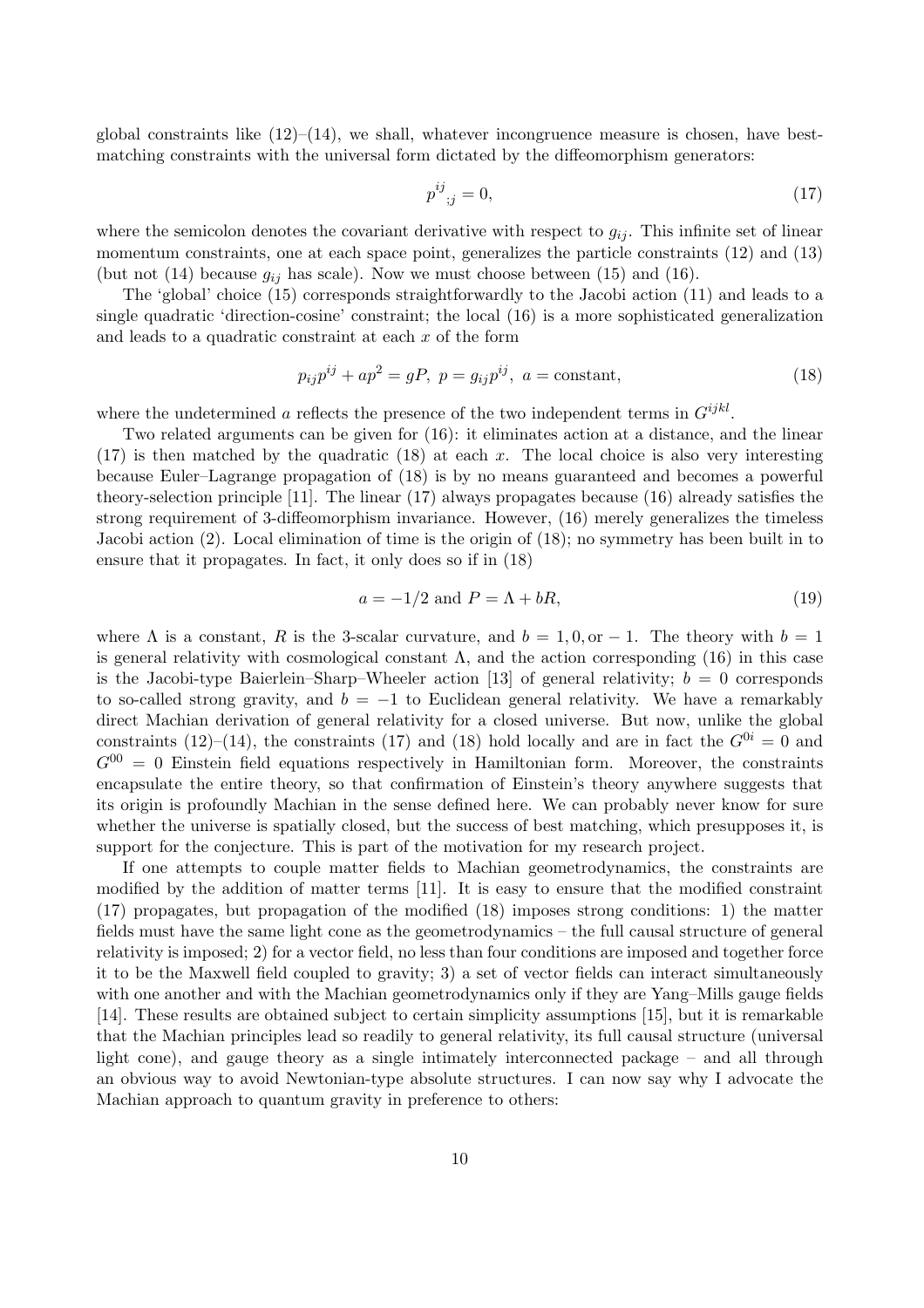• String theory is not at present background independent and therefore does not focus on the key property of general relativity. If it is ever found, M theory must surely be background independent. There is therefore a case for looking at theories that already are.

• Loop quantum gravity (LQG) is based on spin networks embedded in a bare manifold. One cannot best match such entities. They do not maintain the integrity of 3-geometry and therefore cannot be varied infinitesimally in the manner require for best matching.

• The causal-set approach is fundamentally discrete and like LQG attempts to do without the integrity of 3-geometry. It identifies the causal structure as the most important property of Einsteinian spacetime. But we have seen that the causal structure emerges from best matching, which solves the most basic problem of all: how is motion to be defined?

#### 5.2 Scale-Invariant Machian Geometrodynamics

The quadratic constraint (17) propagates under the conditions (18) because the BSW action [13] has a remarkable invariance in addition to the 3-diffeomorphism invariance consciously put into (17). It is the foliation invariance of general relativity and emerges in the Machian approach through the local choice of the square root needed to eliminate an external time. Now a 3-geometry has three physical degrees of freedom per space point, while the foliation invariance is universally agreed to reduce their number to two. However, unambiguous identification of them has proved to be difficult and controversial. The Machian perspective suggests rather naturally that the true geometrodynamic variables are the two conformal degrees of freedom per space point in a 3-metric  $g_{ij}$ . In this case, one would have a fully scale invariant and 3-diffeomorphism invariant theory.

This is the idea behind [12], which was to seek a geometrodynamic theory that, like general relativity, is 3-diffeomorphism invariant but posits 3-conformal invariance instead of foliation invariant. A minor modification of the BSW action leads to a geodesic theory in conformal superspace CS. Besides the necessary linear 3-diffeomorphism constraint  $p^{ij}_{;j} = 0$  and a quadratic constraint very similar to that of general relativity, the theory has an additional linear momentum constraint  $p = g_{ij}p^{ij} = 0$  analogous to the scaling constraint (14). This forces the volume of the universe to remain constant, and it is hard to imagine the theory rivalling the big-bang explanation of cosmological observations. It also has an unappealing weak form of action at a distance.

My collaborators and I also explored [6] the possibility of marginally weakening the requirement of 3-conformal invariance to volume-preserving 3-conformal invariance: the local scale factor of the metric  $g_{ij}$  becomes gauge, but the total volume of the universe is physical and can change; this yields a theory in CS+V. From the Machian perspective, the volume-preserving condition is bizarre – the theory would be *perfectly* Machian without it – but the resulting theory turns out to be general relativity in the distinguished constant-mean-curvature (CMC) foliation that York [16] used to obtain initial data for general relativity that satisfy the initial-value constraints. The Machian best matching in such a theory leads to not only the two familiar constraints of general relativity but also to York's condition  $g_{ij}p^{ij} = p = \text{constant}$  that enforces the CMC foliation and the lapse-fixing condition that ensures propagation of it. They all come together as one best-matching package.

York's conditions have hitherto been regarded as gauge-fixing conditions convenient for finding consistent initial data; it is thought provoking that a physically inspired best-matching requirement so close to being perfectly Machian should lead not only to general relativity but simultaneously to the only known reliable method for solving its initial-value problem. It is also worth noting that specification of a direction at a point in CS plus one single number – the York time (essentially the ratio of the energy in expansion of the universe to the energy in all the changes in its local shapes) – leads to complete determination of the local inertial frames of reference and local proper lengths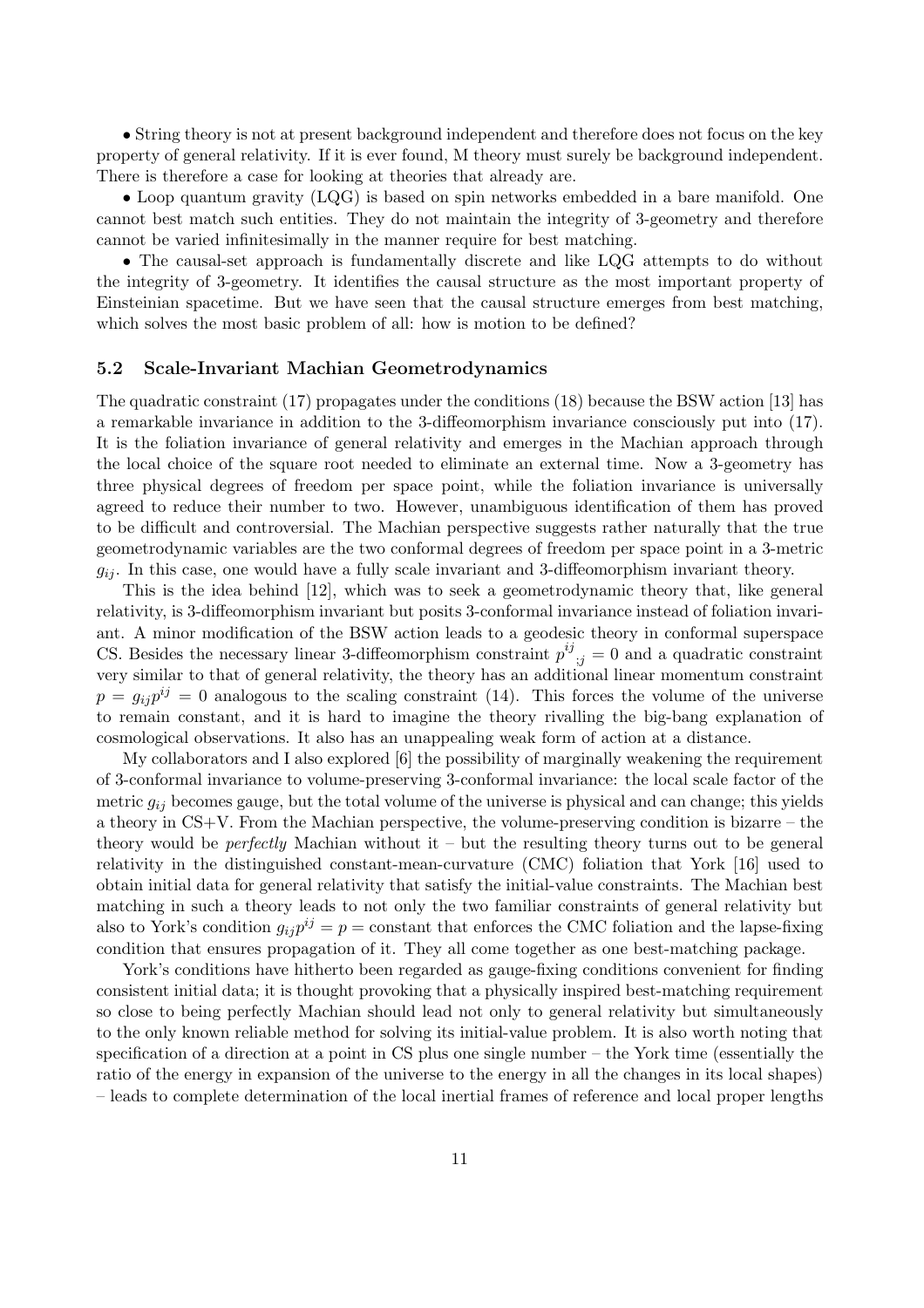and times (the latter as local analogues of ephemeris time). They are not in the true ontology in CS+V but emerge from best matching as artefacts of the distinguished representation.

Both the conformal theories – in CS and  $CS+V$  – put a question mark over the relativity principle and foliation invariance. They define universal simultaneity uniquely by the dynamical procedure needed to define change – best matching – and yet retain the universal light cone that is the distinguishing feature of special relativity. It has always been recognized that in special relativity one could claim that there is a unique distinguished frame; the difficulty is that no dynamical definition of it exists, so that two independent observers could never agree which it is. It is also often pointed out that the microwave background provides a kinematic state of rest, though not one that can be unambiguously and exactly defined. In contrast the CMC foliation is exact and dynamically dictated in the Machian approach. Moreover any successful identification of the long sought for two true degrees of freedom per space point in general relativity must break its foliation invariance. The dynamically defined CMC rest frame even has the potential to eliminate residual unease about the twin paradox, making it unnecessary to attribute it, consistently but mysteriously, to the structure of invisible Minkowski space. Clocks would slow down and rods contract relative to the CMC foliation. The principle of least incongruence acting on shapes of the universe would explain all such phenomena.

But the need to specify the York time – *one* number not contained in a point and a direction in CS – remains, hence the conditional words 'might, could, would'. The proximity to complete understanding is tantalizing.

## 6 Proposed Research and Methodology

Advancing the Machian programme requires conceptual clarification and identification of specific issues prior to the technical work that is also planned. In the past, this has been the aspect of research in which I have played the most useful role. For this reason, the bulk of the funding for which I am applying is to pay for mini-workshops and one-to-one interactions that have as their aim identification of such technical issues on which my more technically proficient collaborators can then work. This is how the joint papers  $[2, 11, 12, 6]$ , which I regard as among my best work, came into being. With more collaborators expressing an interest in the Machian approach, I am keen to continue and expand this kind of activity. In addition, I find that all such work is helping greatly in the writing of my book [22], which I hope will be a definitive account of the Machian programme. It has many close and illuminating connections with gauge theory as well as general relativity.

In my mind it is important that within the Machian approach outlined above long-standing issues can be addressed with nontrivial particle toy models in which standard quantum mechanics can be used. This is because the solutions of the classical Machian particle models are very special solutions of Newtonian dynamics, so that the quantum theory corresponding to them should in some sense be contained within already existing quantum theory. In the following subsections, I shall spell out some of the research directions that appear to me most promising and on which I propose to use a successful grant.

## 6.1 Jacobi Dynamics as Guide to Solution of the Problem of Time

General relativity was early seen [20] to be an 'already parametrized' theory with a concomitant 'problem of time'. In my view it is most unfortunate that parametrized particle dynamics, with a parabolic as opposed to purely quadratic Hamiltonian constraint, was believed to indicate the way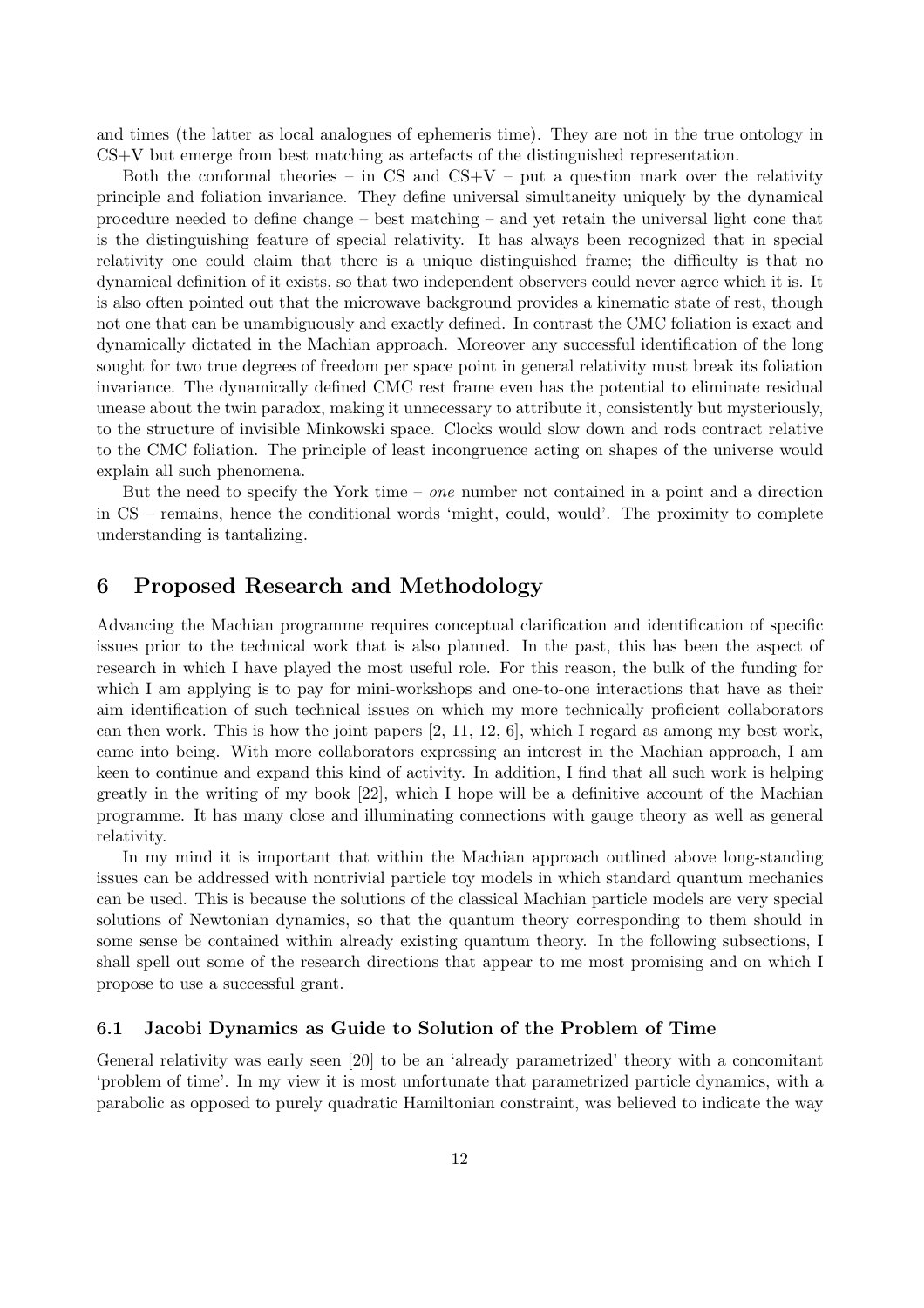to its solution. It suggested that one should 'deparametrize' general relativity and find an 'internal time' among its variables. Except for the York time, which is certainly interesting but leads to nonconservative dynamics, nearly half a century of attempts has produced nothing of proven value. From my presentation of the Machian approach, it is evident that Jacobi dynamics is the correct toy model for studying the problem of time in general relativity.

Having been alerted to Jacobi dynamics through my papers, Hans Westman and Sean Gryb of the Perimeter Institute began to study it through path-integral methods a few months ago. This is a typical example of the way in which I have been able to make a useful contribution. The three of us have now started to collaborate. Hans Westman has already spent 10 days with me, and Sean will visit shortly if my FQXi mini-grant is successful. This has every indication of developing into a fruitful collaboration, one of the main aims of which is to discover how laboratory quantum mechanics could emerge from a Wheeler–DeWitt equation. In particular, how does the quantum-mechanical 'absolute' time arise? Classical Jacobi dynamics indicates clearly that it must appear as ephemeris time, which is measured by all changes in the universe, not by some artificially identified internal time variable. The path-integral techniques being developed by Sean and Hans have real promise and should be the first real step to the definitive resolution of the 'problem of time': there will be no time in the foundations of the theory, and the specific way in which it emerges as ephemeris time will be identified.

## 6.2 The Role of the Linear Momentum Constraint

Few quantum-gravity studies have included the linear momentum constraint (LMC); it is difficult to handle and is mistakenly regarded as less fundamental than the quadratic momentum constraint (QMC). There have been umpteen studies of mini-superspace models without the LMC, but they cannot capture the essential dynamics. The particle models could be far more illuminating; they have non-trivial LMCs, are calculable for the 3-body case, and may be amenable to qualitative methods in the N-body case. They are very useful models for studying the emergence of inhomogeneities in the early universe on a more fundamental basis than inflation. My collaborator Edward Anderson has already made useful progress in this direction, in which little other work has been done. I plan mini-workshops with Edward and others in order to push forward this work energetically. Such work will also test the common assumption that a closed universe has a Hilbert space of states. But what if only a unique state exists, and a Hilbert space cannot be found by formal Dirac quantization? A study of simple particle models may indicate a need to completely reconsider the canonical approach to quantum gravity.

In this connection I am already collaborating with Henrique Gomes at Nottingham University and exploring the following idea. If there is a wave function  $\Psi$  of the universe, its determination surely involves the best-matching metric on some relative configuration space. Indeed, two extremalization processes may determine Ψ: best matching and extremal selection among wave functions defined wrt that metric. We aim to test this possibility on few-particle models.

### 6.3 Observables in Canonical Quantum Gravity

Most authors – Kuchař  $[17]$  is a notable exception – affirm that observables in canonical quantum gravity must commute with not only the LMC, which is clear, but also with the QMC. They cite Dirac's 'theorem': all first-class primary constraints generate gauge transformations that do not change the physical state [18]. But Dirac proved this (correctly) for systems with a true Hamiltonian to which an LMC-type constraint is adjoined. He noted later that in fully constrained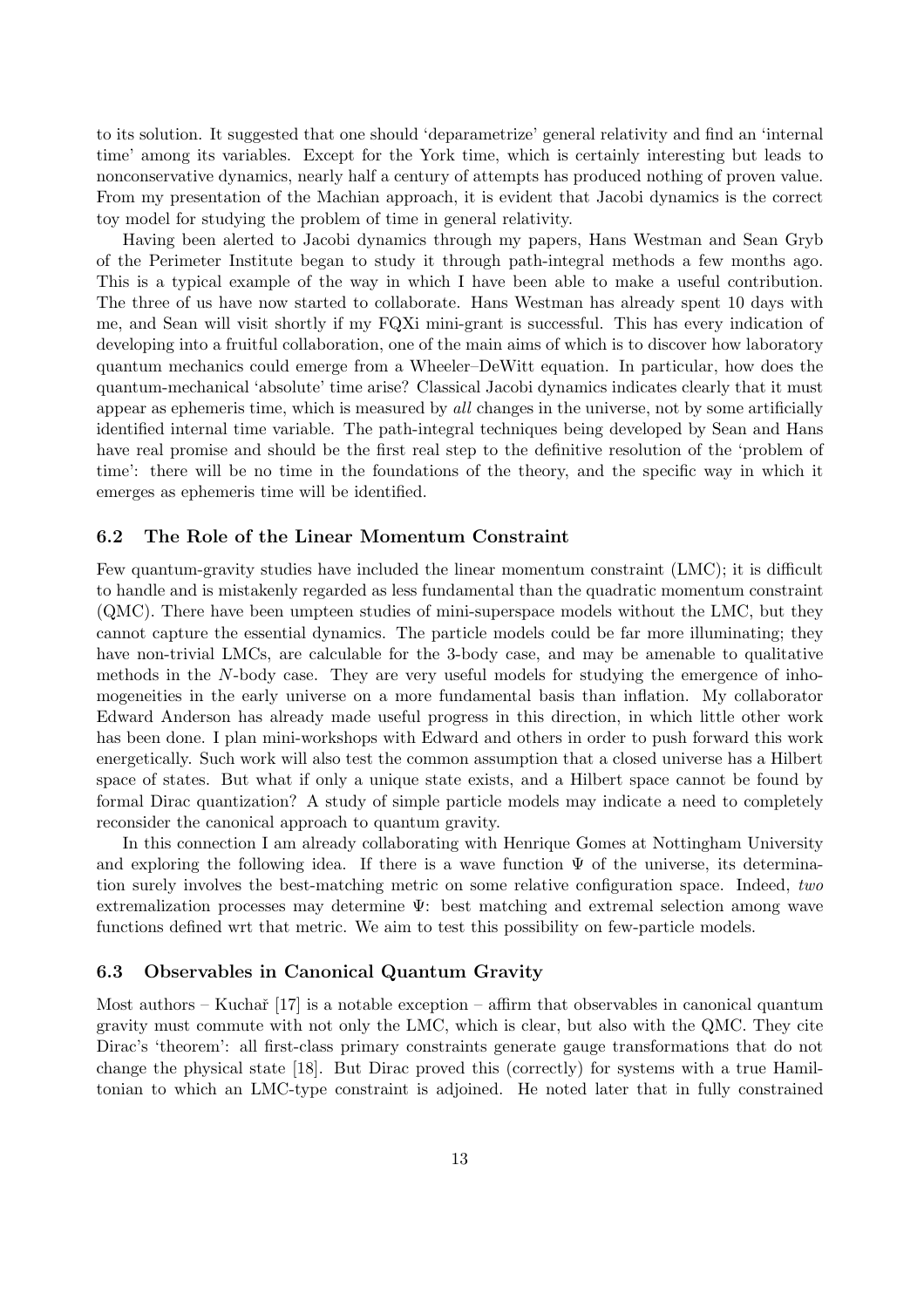(parametrized) systems at least one constraint must generate motion but seems not to have recognized this as a counterexample to the 'general proof'. The fact is that such a constraint carries the system along its dynamical curve to physically different configurations, as is obvious with the QMC in Jacobi mechanics. The only gauge aspect is in fictitious 'changes of speed' with which this happens. Real speed requires absolute time; the quadratic constraint demonstrates that no such time exists in closed-universe general relativity. This confusion has largely arisen because Dirac [18] created a general formalism applicable to all constraints; this has made his work immensely valuable, but has created the false impression that all first-class constraints are much the same in nature. This is surely uncritical and simply wrong; it is necessary to consider why specific constraints are there and what they do. It then becomes clear that the LMC and QMC have different origins and play different roles. Observables need only commute with the LMC. One of my research projects is to identify such observables in the particle models as reliable guides to the kind of observables to be expected in quantum gravity. It should be noted that best matching compares complete configurations of the universe and suggests that any observable must be a function on them. One of the aims of my project is to prove that no local observables can exist in quantum gravity; if confirmed, this would show that current approaches, which aim to construct local observables, are misguided.

## 6.4 The Cosmological Interpretation of Quantum Mechanics

The Machian perspective with its clearly defined configuration-space ontology is ideally suited for interpreting quantum mechanics in the closed-universe context. For example, the demonstration that the entire dynamics of general relativity, including the only viable method of solving its initial-value, arises from best matching suggests that the configuration space has primacy over the momentum space. It should be noted that the Dirac–Jordan quantum transformation theory relies on the momentum and configuration spaces having the same number of dimensions. But this arises from the absolute time in Newtonian dynamics, without which momenta become directions without magnitude. In the context of many-worlds interpretations, primacy of the configuration space should settle the preferred-basis issue; the configuration basis is preferred, as Bell always insisted on epistemological grounds. The Machian approach complements epistemology with a theoretical argument. Further, the Machian approach has the same ontological basis as the de Broglie–Bohm theory, and I plan mini-workshops on the cosmological interpretation of quantum mechanics, to which I shall invite Simon Saunders, Antony Valentini, Rob Spekkens, Hans Westman, and Terry Rudolf. (The first three are FQXi members and grant awardees, and Hans Westman is short listed for the current grant ground; all but the second have already taken part in mini-workshops at my home.) One key issue to be attacked with them is this: if one does take some form of many-worlds or de Broglie–Bohm interpretation seriously, what properties must the wave function of the universe have in order for us to be able to recover the outcomes of repeated measurement experiments in the laboratory? This question is closely related to the problem of the arrow of time. I expect work on it to give substance to my conjecture [21] that the arrow of time arises ultimately from the unavoidable and strongly pronounced asymmetry of any relative configuration space likely to be suitable to describe the universe.

## 6.5 Two Possibilities for Quick Breakthroughs

The creation of quantum gravity is likely to be a long haul, but I see two 'paradoxes' that could lead to early and perhaps dramatic breakthroughs.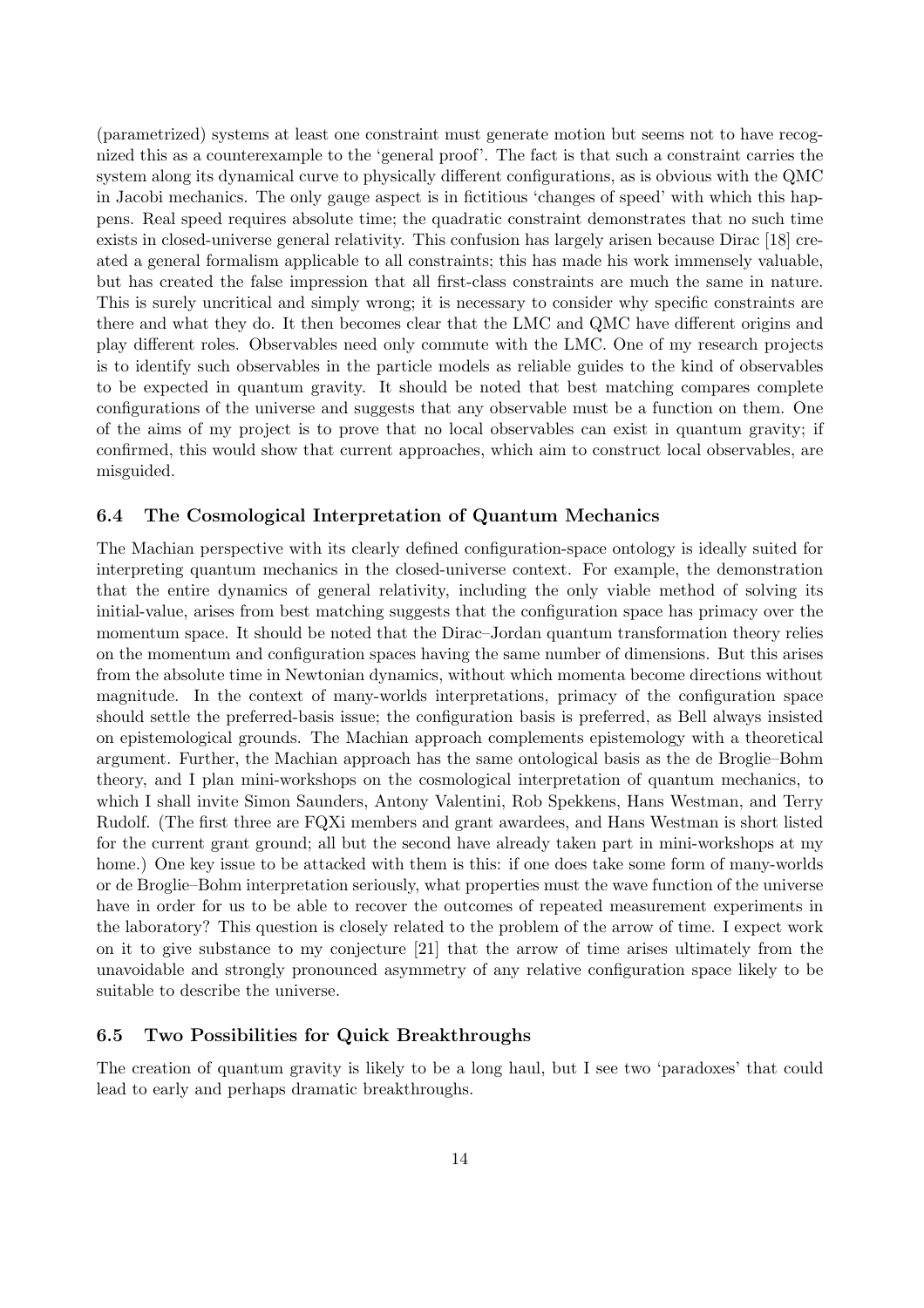First, quantum mechanics uses complex numbers, but the Wheeler–DeWitt equation is real. Whence come the complex numbers? I pointed out this conundrum, which has escaped most theoreticians, in [19]. It is a puzzle whose resolution could be as dramatic as Dirac's finding of spinors when unifying quantum mechanics and special relativity. A thorough study of the role of complex numbers is warranted independently. What empirical evidence enforces their use? Not enough physicists are concerned about this. I plan research and mini-workshops on this topic.

Second, the search for scale-invariant theories of the universe has had valuable bye products, the most famous being Weyl's eventual discovery of gauge theory, but, as Weyl found, scale invariance seems to be blighted by a 'no-go curse'. In the Machian approach, why does general relativity fail by just one number – the York time – to be fully scale invariant? Perhaps we need to develop a new concept of space and distance that takes its inspiration from Descartes's conjecture that space and matter are one and the same thing: res extensa. This could eliminate the dichotomy between geometry and matter that so distressed Einstein ("fine marble as against rough timber") and lead at last to a truly unified theory of all the interactions. We may not need to change from particles to strings but instead to seek a different geometry. I intend to include study of the foundations of geometry and discussion workshops in my research programme.

### 6.6 Concluding Remarks

The Hamiltonian formulation of general relativity and Dirac's theory of constrained systems were both created around 50 years ago and provided the basis for the development of the initial Wheeler– DeWitt metric form of canonical quantum gravity [23]. Failure to make significant progress with it led eventually to Ashtekar's new variables and LQG; string theory developed simultaneously and independently. I have argued that both fail to take into account adequately the true dynamical basis of general relativity. I think that there is a strong case for reconsidering the metric approach, which is more conservative than both: it does not postulate string theory's hitherto unobserved dimensions with unpredictable properties, and it maintains the continuum as an essential feature. All the essential dynamics revealed by the Machian approach is contained at least implicitly in metric canonical gravity even if its true basis has not hitherto been properly recognized. The Machian approach sharpens the conceptual issues and provides nontrivial toy models on which technical progress can be made. This is the basis for my grant application.

In further support of it, I may add that my home  $- I$  am the lucky owner of the beautiful College Farm built in a village north of Oxford in 1659 – has proved to be an ideal venue for mini-workshops with a high success rate in terms of technical papers that have resulted from them. Several FQXi members have already participated in them, and I hope more will in the years to come. College Farm has also been a venue in which young researchers have interacted fruitfully with senior researchers. This activity will be significantly enhanced by the grant for which I am applying.

## References

- [1] Mach E Die Mechanik in ihrer Entwicklung historisch-kritsch dargestellt, Barth, Leipzig (1883); English translation: Mach E The Science of Mechanics, Open Court, Chicago (1960) (translation of 1912 German edition).
- [2] Barbour J and Bertotti B "Mach's principle and the structure of dynamical theories" Proc. R. Soc. A 382 295 (1982) (downloadable as PDF file from www.platonia.com).
- [3] Barbour J "Scale-invariant gravity: particle dynamics" Classical and Quantum Gravity 20 1543–1570 (2002) (arXiv:gr-qc/0211021).